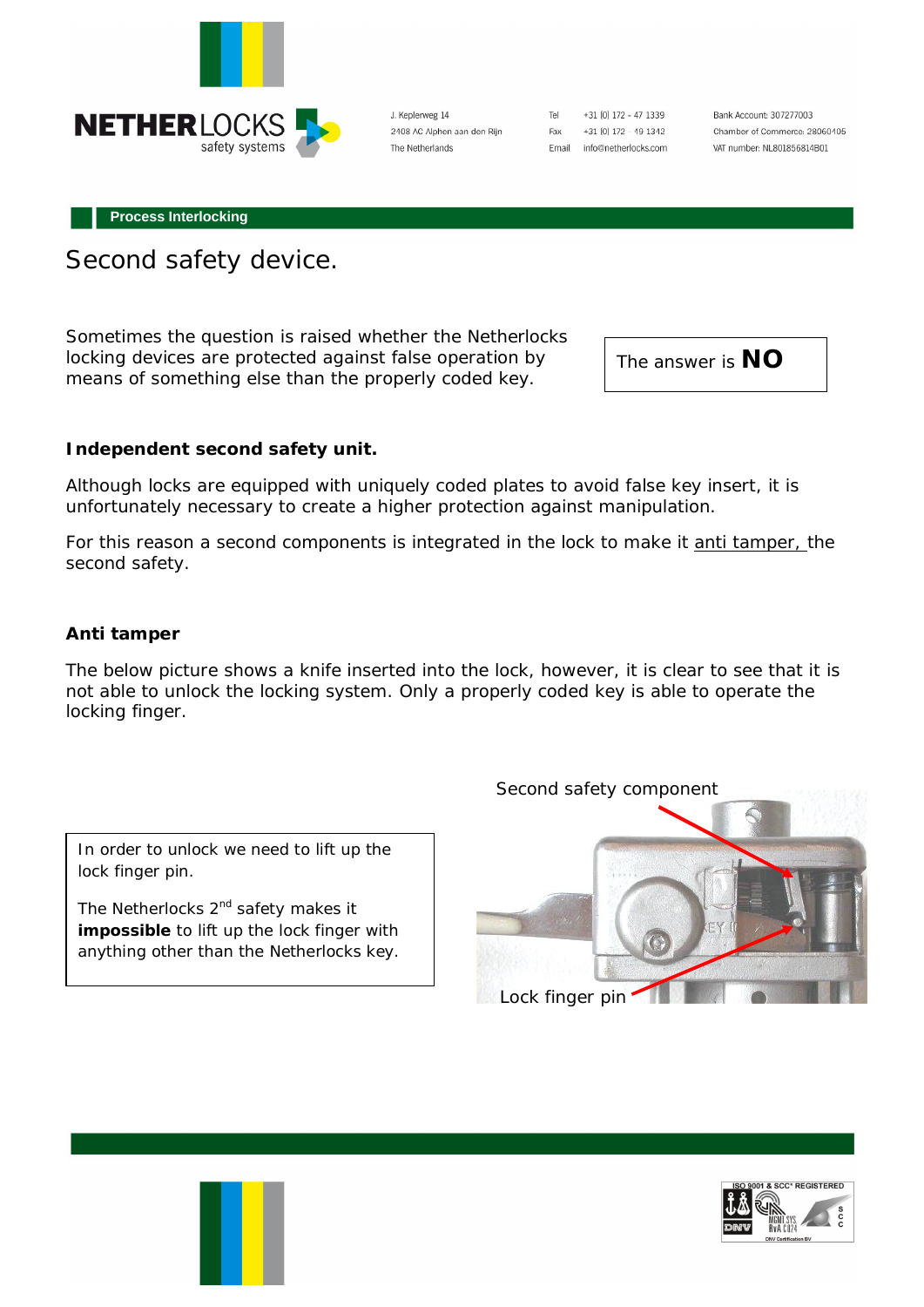

J. Keplerweg 14 2408 AC Alphen aan den Rijn The Netherlands

| Tel   | +31 [0] 172 - 47 1339 |
|-------|-----------------------|
| Fax   | +31 [0] 172 - 49 1342 |
| Email | info@netherlocks.com  |

Bank Account: 307277003 Chamber of Commerce: 28060405 VAT number: NL801856814B01

#### **Process Interlocking**

# Working principle 2<sup>nd</sup> safety

#### STEP 1

During the insert the top of the key pushes the 2<sup>nd</sup> safety forward to make way for the lock finger pin to go up.



## STEP 2

Once the key has pushed the  $2^{nd}$  safety forward, the lock finger wil be lifted up by the key insertion.

### *STEP 3*